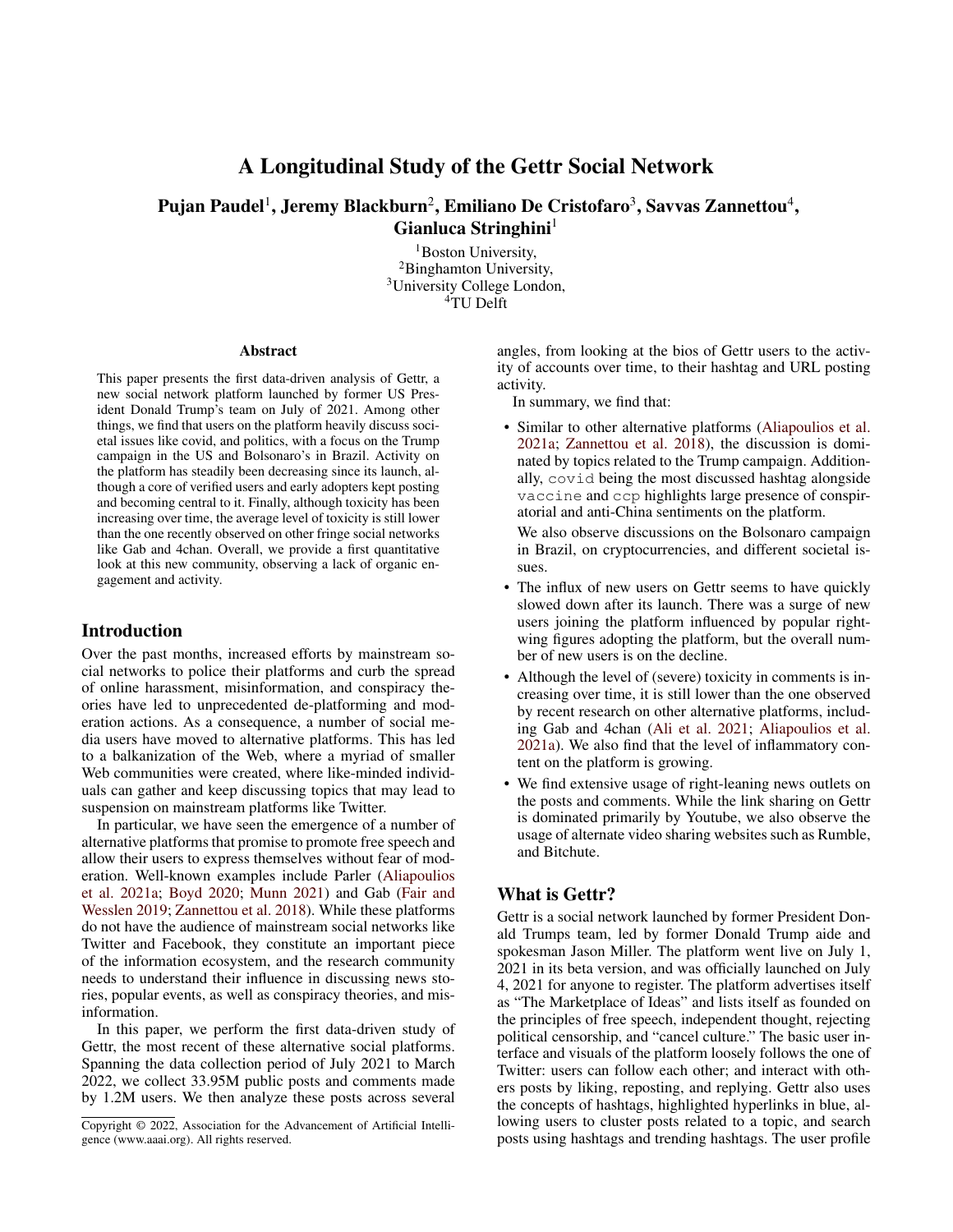section of Gettr is very close to the one of Twitter, where they allow users to upload their profile photos and banners respectively. Similar to Twitter, user can also enter their bio, website, and location. Posts, and replies on Gettr have a maximum length of 777 characters and permit forms of media such as images, videos, GIFs, and emojis. Many popular accounts on Gettr are verified, however, the formal process of verification is not explicitly mentioned in the platform.

According to the terms of service posted on the website, Gettr reserves the right but is not committed to take down "offensive, obscene, lewd, lascivious, filthy, pornographic, violent, harassing, threatening, abusive, illegal, or otherwise objectionable or inappropriate" content. On its launch day, it was reported that the platform had been compromised with some of the most prominent accounts of the platform being defaced [\(Binder](#page-7-4) [2021\)](#page-7-4). There have also been security concerns regarding the platform, as hackers reportedly got hold of 90,000 Gettr user emails and locations [\(Franceschi-](#page-7-5)[Bicchierai](#page-7-5) [2021\)](#page-7-5). The platform was also reported to have been flooded with pornographic material during the initial days, which now seem to have been removed [\(Zitser](#page-8-2) [2021\)](#page-8-2).

#### Dataset

In this section we describe our dataset. First, we give a brief overview of the Gettr API. We explain the methodology we used to collect 33.95M posts and comments from 1.2M users. We also discuss the limitations of our collection methodology and ethical concerns with the collection.

#### The Gettr API

Although a full description of Gettr's API is beyond the scope of this paper, a quick overview is in order. Before continuing, we note that Gettr's API is open but undocumented. That said, there have been many community efforts to reverse engineer and document the various endpoints Gettr exposes, e.g., [\(Stanford Internet Observatory](#page-8-3) [2021\)](#page-8-3). In this paper, we make use of eight of these endpoints.

**/uinf**: This endpoint is used to retrieve basic user information. E.g., their username, account creation date, user set location, language preferences, etc.

**/followers**: This endpoint is queried to retrieve a list of users that follow a given user.

**/followings**: This endpoint is queried to retrieve the list of users that this user follows.

**/posts**: This endpoint is queried to retrieve the list of posts posted by a given user.

**/comments**: This endpoint is queried to retrieve the list of comments under a given post.

**/liked**: This endpoint is queried to retrieve the list of users who liked a given post.

**/shared**: This endpoint is queried to retrieve the list of users who shared a given post.

**/post**: This endpoint is queried to retrieve details about a given postid. The endpoint returns "Content not found" when the post corresponding to the postid is not present.

## Collection Methodology

We initially start our collection with user discovery, following a standard snowball sampling approach. We seed our

<span id="page-1-0"></span>

|                                 | Count                    | #Users             |
|---------------------------------|--------------------------|--------------------|
| <b>Posts</b><br><b>Comments</b> | 17,469,032<br>16,478,095 | 620,812<br>608.990 |
| Total                           | 33.947.127               | 1,229,802          |

Table 1: Overview of our dataset.

crawler with a list of eight users on the "Suggested for you" page on Gettr. Based on our preliminary analysis, this functionality returns a growing list of users, composed mostly of verified right-wing personalities and news media (newsmax,revolvernews,mikepompeo). To discover more users, we query the /followers and /followings endpoints for this set of seed users. As new users are discovered, their followers and followings are also queried. For each user we discover, we retrieve their posts and comments via the corresponding endpoints. Likewise, for each comment or post we collect, we also query their liked and shared endpoints to get the list of users who liked and shared the comments, and posts.

The primary limitation of our snowball sampling strategy is that we can only discover users that can be reached from our set of seed nodes. We take additional measures to explore any additional posts that might have been missed by the snowball sampling strategy. We use the observation that all newly created accounts on Gettr follow the Gettr Support & Help account (@support) by default. We frequently update our list of users with the followers of the @support account to get newly created accounts that might have been missed by our snowball sampling approach. This way, the initial choice of users used to sample would not effect the overall collection architecture.

Another limitation with our strategy is that since we only crawl user timelines periodically (every 5 days), we might miss posts and comments that are either deleted by the users themselves or by Gettr (e.g., spam content) between two successive recrawls. Although we believe that our dataset is representative, we also suspect that getting a *complete* dataset for Gettr will involve aggregating the results of ongoing data collection efforts from other researchers.

The summary of the data collected is presented in Table [1.](#page-1-0)

## Ethical Considerations

Collecting and analyzing social media data at scale has ethical implications. In this work, we only analyze data posted publicly and do not interact with users in any way. As such, it is not considered human subjects research by the IRB at our institution. Nonetheless, we adopt standard ethics guidelines to protect users [\(Rivers and Lewis](#page-8-4) [2014\)](#page-8-4). More specifically, we only present aggregated data and we do not make efforts to further deanonymize the users in our dataset.

### User Analysis

We first look at the characteristics of Gettr users. We are particularly interested in understanding the geographical distribution of the user base and their demographics, as well as the distribution of the number of followers and followings on the platform. Finally, we are interested in the evolution of posting and commenting activity on the platform.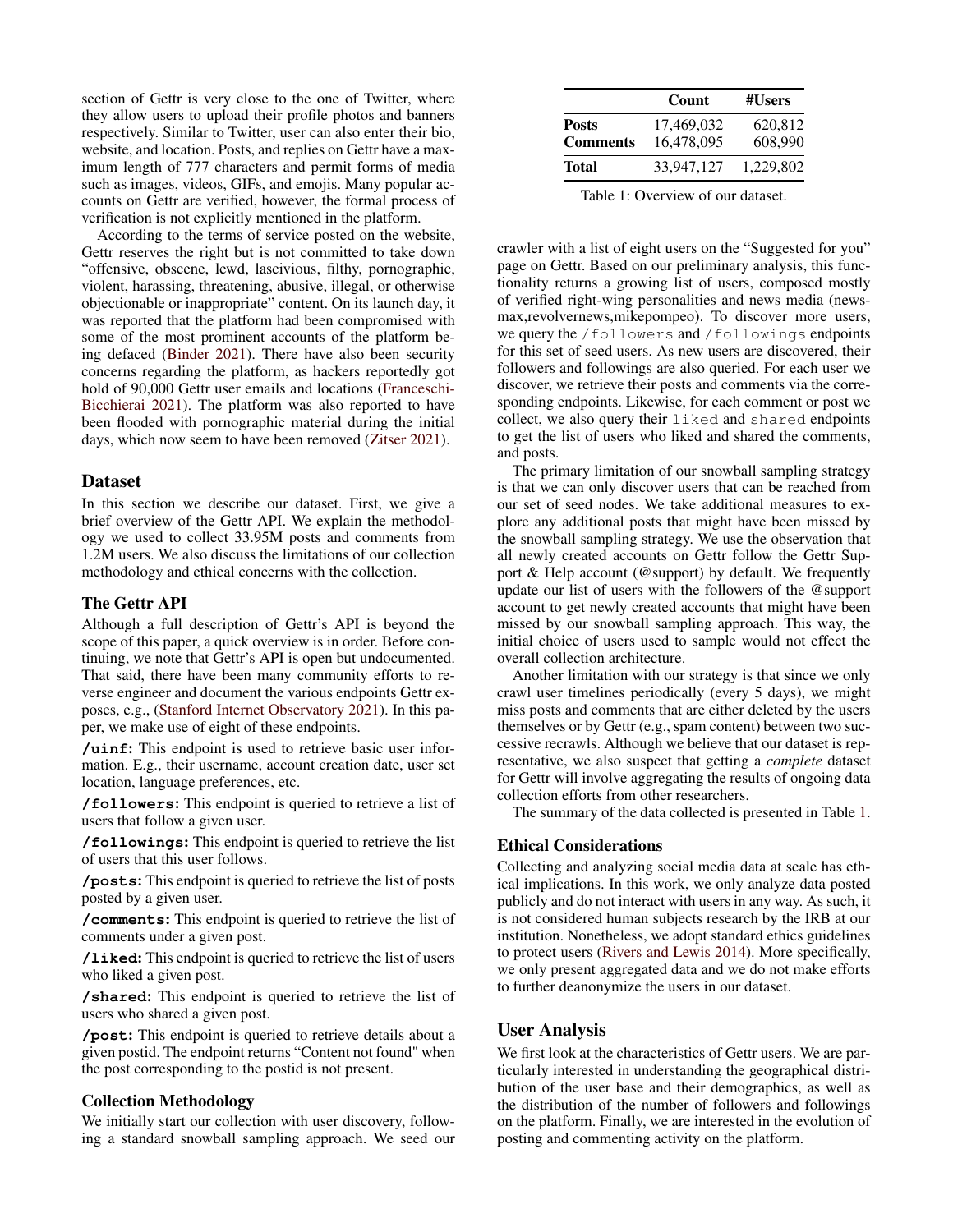<span id="page-2-0"></span>

| Location       | #Users | %Users   |
|----------------|--------|----------|
| <b>Brasil</b>  | 37,997 | $2.05\%$ |
| Texas          | 11,070 | $0.60\%$ |
| USA            | 9,662  | $0.52\%$ |
| Florida        | 8.391  | $0.45\%$ |
| São Paulo      | 4,619  | $0.25\%$ |
| California     | 4,089  | 0.22%    |
| Rio de Janeiro | 3,808  | $0.20\%$ |
| Germany        | 3,327  | 0.18%    |
| Arizona        | 2,951  | $0.15\%$ |
| Ohio           | 2,907  | 0.15%    |
| Michigan       | 2,781  | 0.15%    |
| Canada         | 2,462  | $0.13\%$ |
| Australia      | 2,350  | $0.12\%$ |
| New York       | 2,317  | $0.12\%$ |
| Georgia        | 2,314  | $0.12\%$ |
| Tennessee      | 2,186  | $0.11\%$ |
| North Carolina | 2,103  | $0.11\%$ |
| France         | 1,763  | $0.09\%$ |
| Alabama        | 1,758  | $0.09\%$ |

Table 2: Top 20 user locations based on user bios.

We collect all user profile information for 1,844,911 Gettr accounts created between July 1, 2021 and March 30, 2022. 1,262,018 accounts out of the total 1,844,911 made no posts or comments during our data collection period. We also collect all posts, comments, and corresponding media posted by the accounts in our dataset until March 30, 2022.

User location and language. To understand the geographical makeup of Gettr users, we analyze the location and language from the bios of all Gettr users in our dataset. Users can enter any arbitrary text as their location, which may not correspond to any physical location. User languages are part of their profile settings where they can select languages to see posts, people, and trends in any language they choose.

Table [2](#page-2-0) reports the most popular locations of the users in our dataset. The most popular used location in user bios is Brazil, with 2.05% of users (we combine "Brazil" and "Brasil" as a common location). The next most popular locations are US states like Texas (0.60% of users), Florida (0.45% of users), and California (0.22% of users). We can also observe a few users from other countries such as Germany (0.18% of users), Canada (0.13% of users), Australia (0.12% of users), and France (0.09% of users).

Table [3](#page-2-1) reports the most popular language of the users in our dataset. Despite Brazil being the most popular location, we find that the vast majority of Gettr users set English as their language (89.27% of users), followed by Portugese (3.69% of users). The next most popular languages are Portugese (3.69% of users), Spanish (2.42% of users) and Chinese (1.83% of users). French, Japanese and German only account for 1.43% , 0.81% and 0.11% of the users, respectively.

User bios. Next, we analyze the language included by Gettr users in their bios. To this end, we extract the most popular words and bigrams used in bios. Table [4](#page-3-0) reports the top keywords and bigrams observed in user bios in our dataset. As it can be seen, a large fraction of users include keywords related to former President Trump and his campaign, indicated

<span id="page-2-1"></span>

| Language   | #Users    | %Users |
|------------|-----------|--------|
| English    | 1,647,007 | 89.27% |
| Portuguese | 68,138    | 3.69%  |
| Spanish    | 44,766    | 2.42%  |
| Chinese    | 33,864    | 1.83%  |
| French     | 26,550    | 1.43%  |
| Japanese   | 15,051    | 0.81%  |
| German     | 2,131     | 0.11%  |

Table 3: Popularity of languages in our Gettr users.

by users supporting him (3.01% of all users included the term "trump," "trump supporter," "trump won," "president trump," "maga," "don t" ). We also find that many users self identify as patriots (4.40% of the users use "patriot," "american," "proud," "country"), conservatives (2.06% of the users use "conservative," "conservador," "christian conservative"), and religious (2.81% of the users use "god," "christian," "crist"). We also observe 2.02% of users using personal qualifiers such as retired, father, wife, and mother in their bios. These results suggest that the user base of Gettr is very similar to the one of other alternative social platforms like Gab and Parler [\(Zannettou et al.](#page-8-1) [2018;](#page-8-1) [Aliapoulios et al.](#page-7-0) [2021a\)](#page-7-0).

Table [5](#page-3-1) lists the top hashtags included by Gettr users in their bios. As it can be seen, the use of hashtags in bios is dominated by hashtags supporting former President Trumps campaign ( 0.38% of users using #MAGA , #Trump-Won, #Trump2024, #KAG). We can also see instances of the QAnon conspiracy theory [\(Aliapoulios et al.](#page-7-6) [2021b;](#page-7-6) [Papasavva et al.](#page-8-5) [2021;](#page-8-5) [Phadke, Samory, and Mitra](#page-8-6) [2021\)](#page-8-6) (0.06% of users using #WWG1WGA), and hashtags indicating patriotic sentiments (0.07% of users using #AmericaFirst, #SaveAmerica, #Patriot).

Gettr users can also add website in their user bios, either by including a URL in the bio field or through a separate field called "website." Table [4](#page-3-0) lists the most popular domains included in user bios in our dataset. 4.60% of all the users include a website or link in their bio, with 21.18% of users including links to other social media, including YouTube, Instagram, Twitter, and Facebook. We can also see traces of pornographic websites on user bios 4.29% . We also observe 1.90% users including links to personal blogs (blogspot, wordpress, wix).

Post and comment activity. As discussed in Section , users on Gettr can get a verification badge, similar to what happens on other social networks. In this section, we compare the posting and commenting activity of general Gettr users compared to verified ones. To this end, we extract 4,594 users in our dataset that are verified by Gettr (0.24%).

We plot the cumulative distribution function (CDF) of the number of posts per user split by user type (verified, normal) in Figure [1.](#page-3-2) In general, verified users are more active posting on the platform than non-verified users. More than 80% of the unverified Gettr users have less than 10 posts, which shows that a large chunk of accounts exists on the platform with little to no activity. Verified users engage more in posting behavior than unverified users, but not at the frequency that we would expect, as almost 80% of the verified users post at most 100 times during our observation period. Still, there are more verified users who have between 100-1000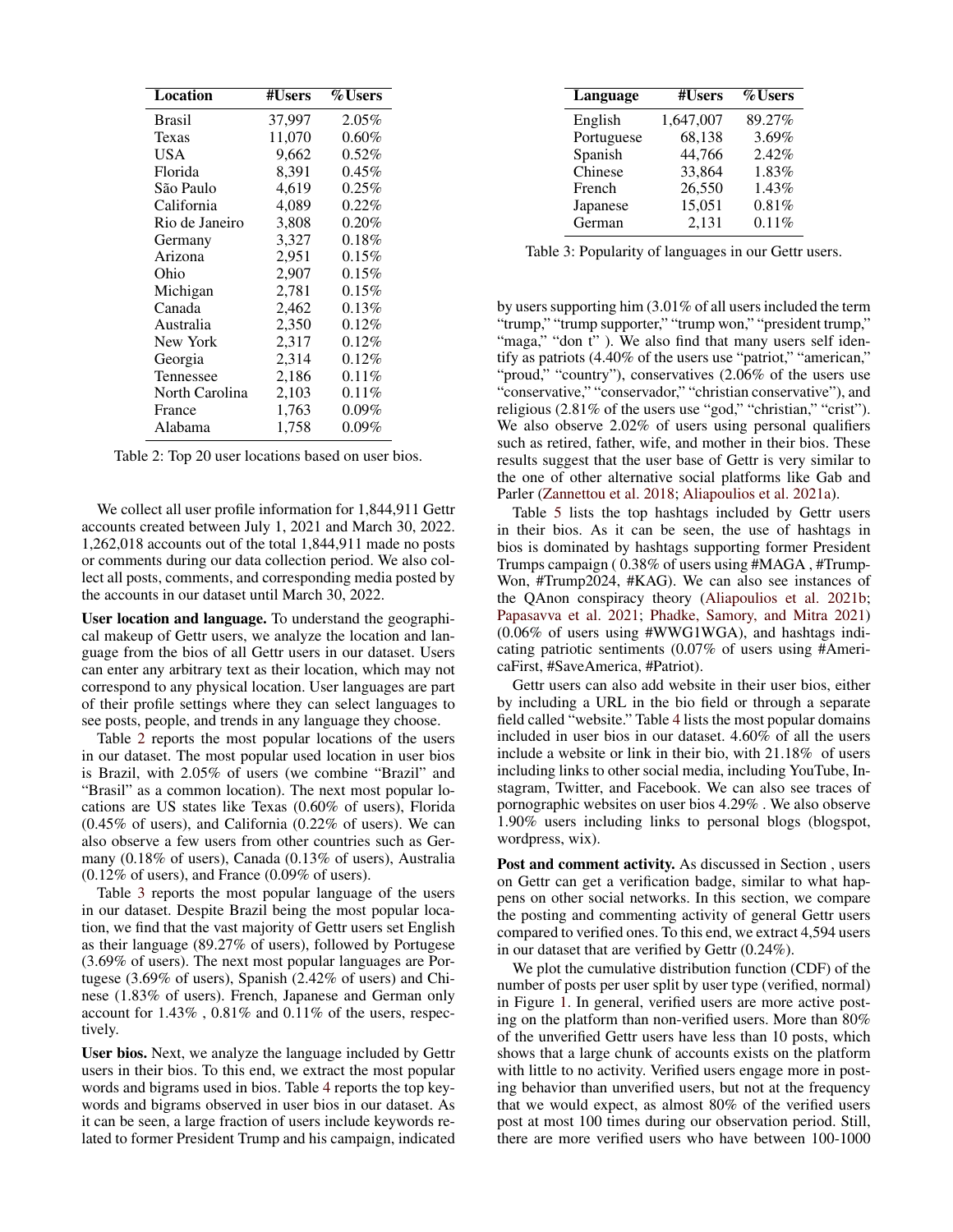<span id="page-3-0"></span>

| Word         | #Users | <b>Bigrams</b>         | #Users |
|--------------|--------|------------------------|--------|
| trump        | 25,863 | acima de               | 4,941  |
| patriot      | 24,894 | don t                  | 4,785  |
| god          | 22,133 | trump won              | 4,585  |
| conservative | 22,037 | trump supporter        | 3,920  |
| american     | 17,263 | america first          | 3,472  |
| christian    | 14,627 | husband father         | 3,438  |
| freedom      | 14,017 | god family             | 3,173  |
| america      | 13,650 | american patriot       | 2,980  |
| retired      | 13,597 | proud american         | 2,903  |
| country      | 12,307 | my country             | 2,752  |
| proud        | 11,591 | deus acima             | 2,625  |
| maga         | 11,379 | the truth              | 2,540  |
| family       | 10,611 | christian conservative | 2,518  |
| father       | 9,566  | president trump        | 2,305  |
| google       | 9,045  | wife mother            | 2,277  |
| jesus        | 8,769  | pro life               | 2,064  |
| wife         | 8,476  | free speech            | 1,939  |

Table 4: Top 20 words and bigrams on user bios.

<span id="page-3-1"></span>

| <b>Hashtag</b>     | #Users | Domain    | #Users |
|--------------------|--------|-----------|--------|
| <b>MAGA</b>        | 3,500  | gogirls   | 41,593 |
| TrumpWon           | 1,258  | youtube   | 4,713  |
| WWG1WGA            | 880    | instagram | 2,717  |
| americafirst       | 709    | vipdeit   | 2,454  |
| Trump2024          | 672    | twitter   | 2,322  |
| fib                | 634    | facebook  | 1,548  |
| trump              | 575    | linktr    | 1,436  |
| patriot            | 511    | blogspot  | 685    |
| saveamerica        | 447    | turnmeon  | 637    |
| bolsonaro2022      | 430    | gettr     | 593    |
| kag                | 373    | discord   | 508    |
| letsgobrandon      | 359    | pornhub   | 433    |
| freedom            | 332    | gab       | 387    |
| prolife            | 307    | wordpress | 372    |
| <b>BackTheBlue</b> | 297    | linkedin  | 335    |
| Conservative       | 292    | tiktok    | 329    |
| pureblood          | 278    | vk        | 298    |
| bitcoin            | 255    | rumble    | 283    |

Table 5: Top 20 hashtags and domains on user bios.

posts, compared to the very skewed distribution of unverified users posting in the same range. We run a two-sample Kolmogorov-Smirnoff (KS) test [\(Lindgren](#page-7-7) [1993\)](#page-7-7) on the two CDFs, and find that the differences between the difference in the distribution of posts and comments between the two user types is statistically significant at the  $p < 0.001$  level.

We observe similar patterns in the case of commenting behavior in Figure [2.](#page-3-3) However, while verified users tend to post more than comment, the opposite is true for regular users. Close to 90% of the verified users have less than or equal to 100 comments. In the case of unverified users, close to 40% of the users comment between 3-10 times. Again, a two-sample Kolmogorov-Smirnoff (KS) test finds that the distribution of comments between verified and regular users shows statistically significant differences at the  $p < 0.001$ level.

User followers/followings. Next, we look at the number of

<span id="page-3-2"></span>

Figure 1: CDF of the number of posts made by users. Note the log scale for the x-axis.

<span id="page-3-3"></span>

Figure 2: CDF of the number of comments made by users. Note the log scale for the x-axis.

accounts that users followed or are followed by on Gettr. To this end, we plot the cumulative distribution function (CDF) of the followers count per user, split by verified or unverified status in Figure [3.](#page-4-0) As it can be seen, a large fraction (close to 80%) of the unverified users have less than 10 followers, and more than 95% of the users have less than 100 followers. On the other hand, verified users garner a good number of followers, with 29.34% of the verified users having more than a thousand followers. Upon further investigation, the only two unverified user accounts with more than 100,000 followers had usernames presdonaldtrump, and trumpteam, most likely impersonating Donald Trump and his team. The accounts are now suspended at the time of writing. The other unverified users who have a high number of followers (carlazambelli with 87,107, and canalhipocritas with 37,750) are related to Brazilian politics. We also found other accounts trying to impersonate popular right-wing personalities like Tucker Carlson (28,901 followers), Donald Trump Jr. (24,716 followers), and Alex Jones (11,035 followers), some of which have now been suspended.

The CDF of distributions of users following is plotted in Figure [4.](#page-4-1) As seen in most of the social media platforms, the majority of verified users follow fewer people than they are followed by [\(Cha et al.](#page-7-8) [2010\)](#page-7-8). We also find that five verified users follow more than eight thousand users, which is a relatively high number of followings for a verified user. These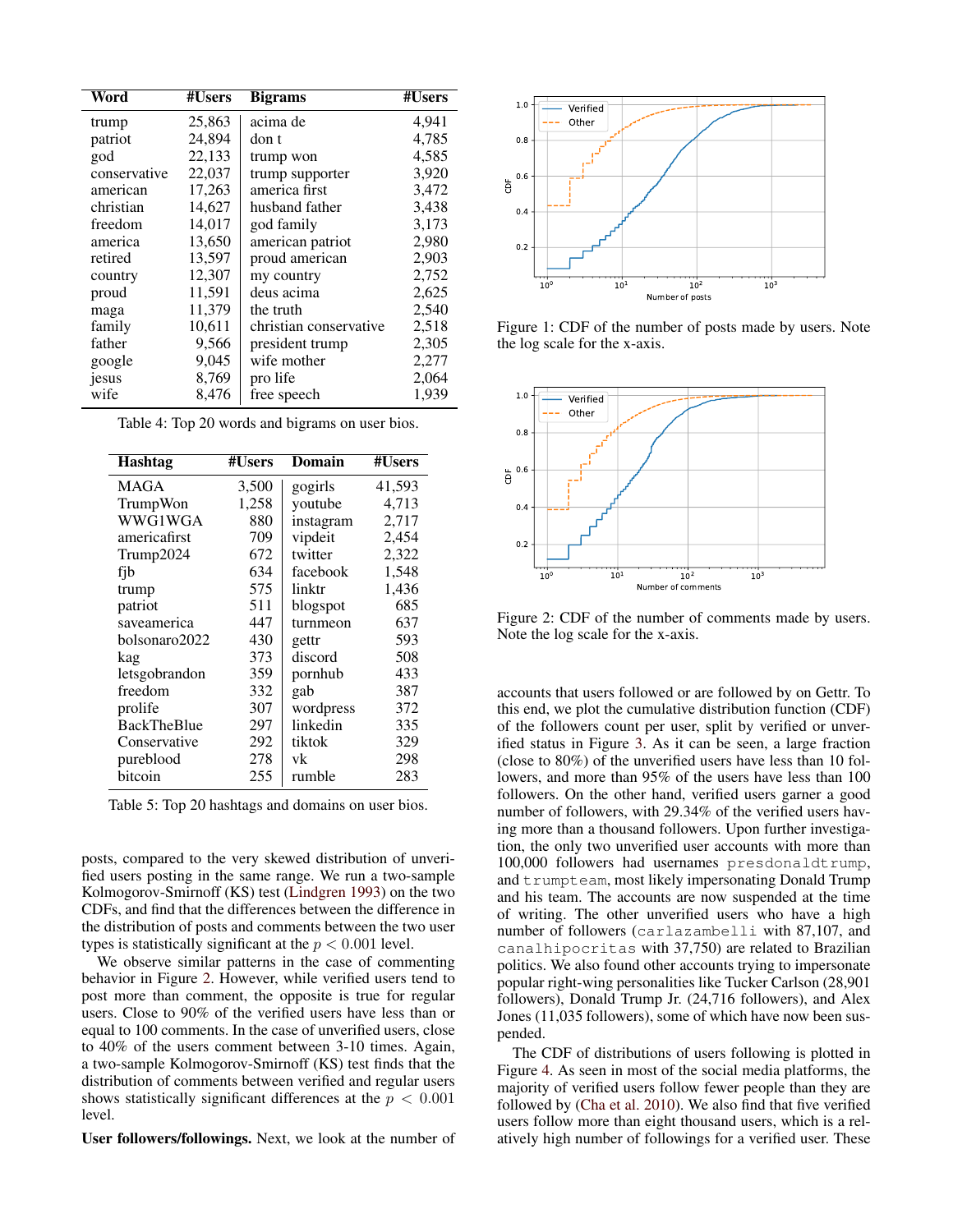<span id="page-4-0"></span>

Figure 3: CDF of the number of followers of users. Note the log scale for the x-axis.

<span id="page-4-1"></span>

Figure 4: CDF of the number of followings of users. Note the log scale for the x-axis.

were found to be anti-CCP news outlets posting their content in Chinese. Following the similar Kolmogorov-Smirnoff (KS) test we did for posts and comments, we find that the differences between the distributions of followers and followings between the two user types are statistically significant at the  $p < 0.001$  level.

User creation date. The Gettr platform appeared online first on July 1 and was officially launched on July 4. In this section we look at when the accounts in our dataset were created, to get a sense of the user influx on Gettr. Figure [5](#page-4-2) shows the number of accounts created daily during our observation period. As it can be seen, a large number of accounts were created during the first month of the platform creation. The number of users joining the platform has been on the decline since the official launch, however the number of users joining the platform has been in the order of ten thousands per month. Interestingly, we also observe a spike during January 2022 when personalities such as Joe Rogan, and Marjorie Taylor Greene joining the platform led to a surge of new users [\(Reimann](#page-8-7) [2022\)](#page-8-7). Figure 3: CDF of the number of followers of users. Note the<br>
log scale for the x-axis.<br>
Figure 5: Eplatform. N<br>  $^{26}$ <br>  $^{28}$ <br>  $^{24}$ <br>  $^{26}$ <br>  $^{28}$ <br>  $^{28}$ <br>  $^{29}$ <br>  $^{29}$ <br>  $^{29}$ <br>  $^{29}$ <br>  $^{29}$ <br>  $^{29}$ <br>  $^{29}$ <br>  $^{29}$ 

Daily user activity. Next, we are interested in looking at the daily activity of users on Gettr. Figure [6](#page-4-3) shows the progression of the daily number of posts and comments observed in our dataset. As it can be seen, during the initial months the

<span id="page-4-2"></span>

Figure 5: Evolution of number of unique users joining the platform. Note the log scale on x-axis.

<span id="page-4-3"></span>

Figure 6: Evolution of user activity.

number of posts and comments increase steadily throughout October. We see user activity, both posts, as well as comments, plunge in volume until the end of the year. With the onset of new year, and the influx of new users, the activity starts increasing on the platform. We also notice that users start commenting more than posting as of late.

Our dataset also has 203,565 posts and 22,829 comments that appeared before the platform went live on July 1, which are most likely content automatically imported from Twitter. The posts and comments imported from Twitter are mostly concentrated near the days close to July 1, as Twitter only allows retrieval of the past 3,200 tweets of a user profile. The importing of tweets functionality was blocked by Twitter on July 10 [\(Morse](#page-7-9) [2021\)](#page-7-9).

The general trend of user activity indicates that as time progresses the number of posts on Gettr strictly declined, while the number of comments stabilized.

#### Content Analysis

Gettr bills itself as a place for "unbiased" discussion, in the same vein as Parler and Gab before it. A major differentiat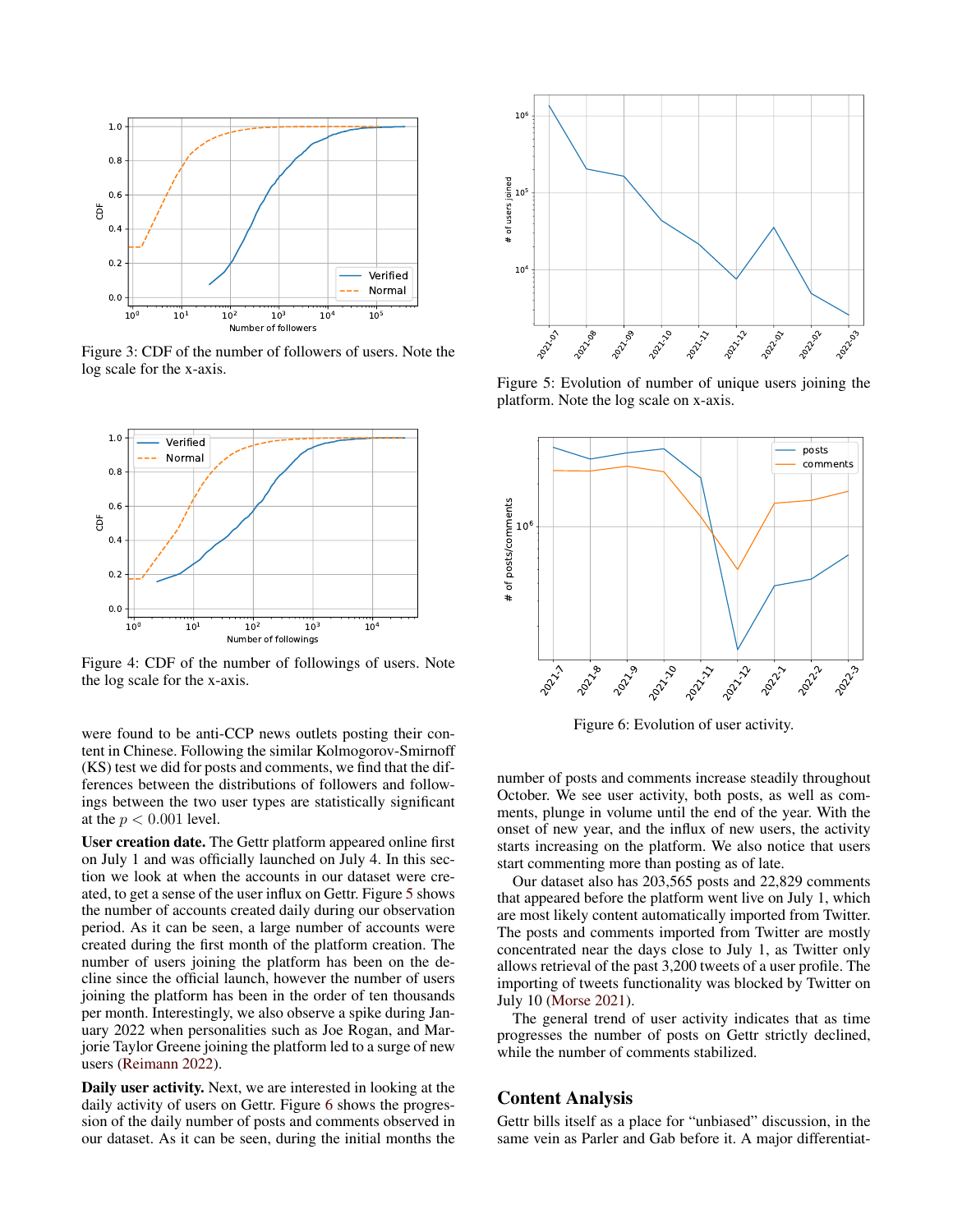ing factor with Gettr is that it has direct ties to former, highranking members of the Trump administration (along with alleged ties to Chinese billionaire, Guo Wengui [\(Nguyen](#page-8-8) [2021\)](#page-8-8)). Although a deeper exploration of the underlying organization and business model of Gettr is out of scope of this paper, we note that these ties to known political actors is a strong indicator that Gettr is *not* unbiased.

With the above said, in this section we analyze the content posted to Gettr along several axes. First, we take a brief look at the most popular sites linked to in Gettr posts and comments. Because Gettr is in large part a functional clone of Twitter, we also explore the use of hashtags. Finally, we measure how toxicity and spam has evolved on Gettr over time.

Hashtags. As a first step to understanding the conversation on Gettr, we look at the most popular hashtags. Previous explorations of Gab and Parler via hashtags have made it clear that their user base had a clear right-wing bias, with Trump-related hashtags dominating the discussion [\(Ali](#page-7-0)[apoulios et al.](#page-7-0) [2021a;](#page-7-0) [Zannettou et al.](#page-8-1) [2018\)](#page-8-1), and this mostly holds for Gettr as well.

Table [6](#page-5-0) lists the top 20 hashtags that appeared in posts within our dataset. #covid was the most popular hashtag in posts, accounting for 4.12% of all hashtags. 9.49% of the hashtags used in posts are Trump related  $(\text{trumprally},$ #trumpwon, #maga, #trump2024), specifically pushing "The Big Lie [\(Wolf](#page-8-9) [2021\)](#page-8-9)," with #biden accounting for another 0.48% of the total hashtags.

Interestingly, 5,185 posts used #bolsonaro2022, which fits with the over 5.4% of accounts reporting their location as being in Brazil. There are several potential explanations for this. One explanation is that the contingent of Brazilian accounts are legitimate and aligned with Bolsonaro's politics. Another, a more cynical explanation is that these are not legitimate accounts and are involved in anything ranging from a simple spam campaign to a more sophisticated operation a-la state sponsored social media trolls [\(Badawy, Ferrara, and Lerman](#page-7-10) [2018;](#page-7-10) [Starbird et al.](#page-8-10) [2018;](#page-8-10) [Zannettou et al.](#page-8-11) [2019\)](#page-8-11). We also observe a few unexpected hashtags in posts. For example  $#f$ jb is referring to an abbreviation of the hashtag Fuck Joe Biden, which occurs 22,522 times.

Table [7](#page-6-0) lists the top 20 hashtags that appeared in comments within our dataset. Although the overall theme of the most popular hashtags used in comments is the same as those used in posts, there are some notable differences. For example, the QAnon related hashtag #wwg1wga appears in 3,952 comments. We also see some hashtags clearly related to The Big Lie, but here some additional nuance comes into the picture with #trumplost appearing in 1.3K comments. On closer examination, this hashtag seems to be used almost exclusively by left-leaning (and often clearly left-wing) accounts to troll Trump supporters. We also observe the hashtag #fjb being critical of Joe Biden, and another hashtag #letsgobrandon which has been a popular code phrase for insulting Joe Biden. Finally, we see #transrights and #transrightsarehumanrights showing up in 1,719 comments. From the manual examination, these again appear to primarily be engaged in trolling behavior. For example, a Ben Shapiro-related parody account made use of #transrightsarehumanrights (along with many

<span id="page-5-0"></span>

| Hashtag      | #Posts |
|--------------|--------|
| covid        | 95,376 |
| trump        | 79,814 |
| gettr        | 69,276 |
| trumprally   | 56,763 |
| maga         | 56,328 |
| biden        | 42,872 |
| trumpwon     | 38,876 |
| covid19      | 36,211 |
| freedom      | 31,510 |
| usa          | 26,855 |
| ccp          | 26,407 |
| america      | 25,304 |
| trump2024    | 24,794 |
| vaccine      | 23,798 |
| bitcoin      | 22,783 |
| fib          | 22,522 |
| news         | 21,643 |
| americafirst | 20,000 |
| saveamerica  | 19,204 |

Table 6: Top 20 hashtags on user posts.

other hashtags) as did an account posting various K-Pop related posts.

URL analysis. Another mechanism for getting a high-level view of an online community is the type of off-platform content its users link to. For example, looking at the political leaning or trustworthiness of the most popular news outlets shared within a community can be used in a variety of higher order analyses [\(Wang et al.](#page-8-12) [2021;](#page-8-12) [Zannettou et al.](#page-8-13) [2017\)](#page-8-13).

In Table [8](#page-6-1) we show the top 20 domains linked to in Gettr posts. The most popular domain is youtube.com, and by a very wide margin (17.57% ). Prior to their deplatforming, 6.89% of links on Gab [\(Zannettou et al.](#page-8-1) [2018\)](#page-8-1) and 13.59% of links on Parler [\(Aliapoulios et al.](#page-7-0) [2021a\)](#page-7-0) pointed to YouTube. In addition to YouTube, links to alternative video sharing websites like Rumble (6.30% ), bitchute  $(1.39\%)$  [\(Trujillo et al.](#page-8-14) [2020\)](#page-8-14), and odysee  $(0.77\%)$  are also quite popular.

The only news sites appearing in the top 20 are conservative ones (Fox News) and well-known peddlers of conspiracy theories, and mis- and dis-information (Epoch Times,Breitbart,Dailymail,NewsMax). Gnews, which is predominantly an anti-CCP website linked to Steve Bannon, contributed to 2% of the URLs shared in Gettr posts.

Gettr is notable here because of exclusively right-leaning news outlets. For example, on Gab's Dissenter platform, the BBC was more popular than Fox News, and The Guardian also appeared in the top 10 most linked sites [\(Rye, Black](#page-8-15)[burn, and Beverly](#page-8-15) [2020\)](#page-8-15).

Table [9](#page-7-11) lists the top 20 domains that appeared in comments within our dataset. We observe that Twitter links happen to be the second most shared links on the posts (6.59% ) and fourth most shared links on the comments (4.65% ). This is an interesting observation as one of Gettrs primary goals is to become an alternative to Twitter. We can also see sharing of external links to other social media such as Tiktok and Facebook. We also find instances of far-right websites being pushed in the comments, such as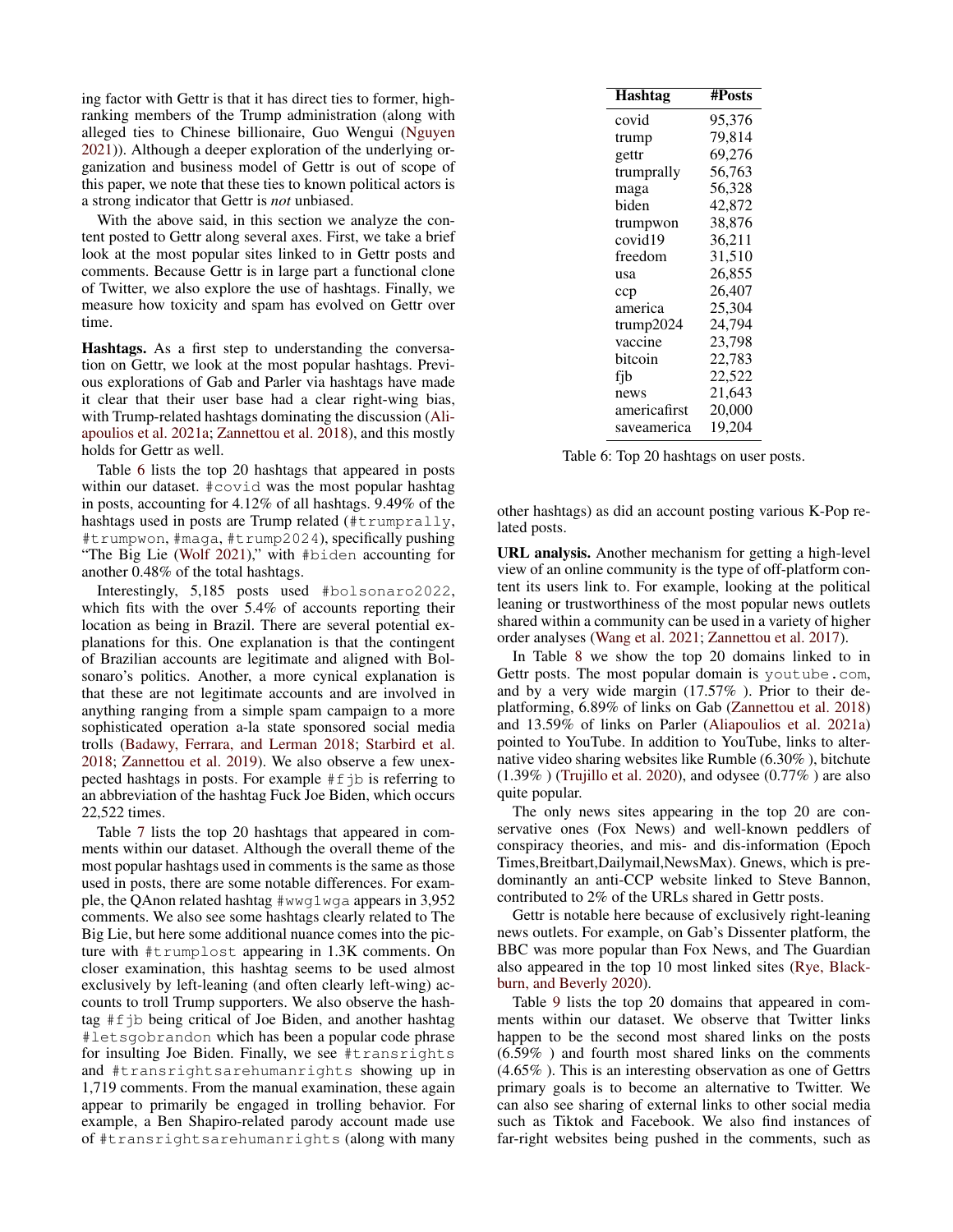<span id="page-6-0"></span>

| <b>Hashtag</b> | #Comments |
|----------------|-----------|
| gettr          | 16,854    |
| fib            | 15,352    |
| trumpwon       | 12,279    |
| maga           | 11,935    |
| covid19        | 10,801    |
| ccp            | 11,473    |
| freedom        | 10,418    |
| trump          | 10,135    |
| america        | 10,033    |
| letsgobrandon  | 6,596     |
| trump2024      | 6,501     |
| biden          | 6,368     |
| twitter        | 6,026     |
| news           | 5,844     |
| bolsonaro2022  | 5,754     |
| impeachbiden   | 5,639     |
| takedowntheccp | 5,209     |
| saveamerica    | 5,114     |
| wwglwga        | 3,952     |
| transrights    | 3,852     |

| Table 7: Top 20 hashtags on user comments. |  |  |
|--------------------------------------------|--|--|
|--------------------------------------------|--|--|

maga-patriot2024.com, usapatriots4ever, rawconservativeopinions.com, and trumpbookusa.com.

Next, we quantitatively study the nature of political bias in the URL shared on Gettr. To this end, we use Media Bias Fact Check<sup>[1](#page-6-2)</sup> as the source to assign political leaning to URL shared which are news articles. Media Bias Fact Check assigns the following possible labels of bias to a domain: i) Left, ii) Left Center, iii) Right, iv) Right Center, v) Least Biased, and vi) Extreme Right. The distribution of URLs according to different political leaning is displayed in Table [10.](#page-7-12) We find that the news article shared on posts are heavily right leaning, with close to 84% of the links being shared to right leaning websites. Alarmingly, 20.51% of the URLs shared lean towards Extreme Right bias, which is concerning. On the other hand, we see a slightly more balanced share of political leaning on news articles shared in comments.

Finally, we assess the source trustworthiness of the news articles shared on Gettr by checking the credibility scores of the URL with NewsGuard<sup>[2](#page-6-3)</sup>. NewsGuard provides a quantitative score ranging from 0 to 100 to news sources based upon 9 journalistic criterias  $3$ . We use the rating criteria used by NewsGuard to label news articles as "trustworthy" if the rating score is above 60, and untrustworthy otherwise. We find that 47.88% of the news article shared on Gettr belong to untrustworthy news outlets, whereas 33.77% of the link shared on comments belong to untrustworthy news sources. The higher proportion of untrustworthy news outlets shared on Gettr is concerning when compared to other platforms as [\(Wang et al.](#page-8-12) [2021\)](#page-8-12) reported 6.3% of URLs coming from four other communities (Reddit, Twitter, 4chan, and Gab) as untrustworthy. Overall, we can see that the link sharing activity

<span id="page-6-3"></span><sup>2</sup>https://www.newsguardtech.com/

<span id="page-6-1"></span>

| Domain           | #Posts  |
|------------------|---------|
| youtube          | 983,396 |
| twitter          | 547,896 |
| rumble           | 447.349 |
| thegatewaypundit | 304,974 |
| foxnews          | 140,850 |
| gnews            | 131,658 |
| breitbart        | 129,313 |
| theepochtimes    | 117,230 |
| instagram        | 108,673 |
| bitchute         | 91,717  |
| facebook         | 69,899  |
| nypost           | 63,942  |
| gettr            | 50,714  |
| tiktok           | 46,270  |
| ept              | 45,915  |
| citizenfreepress | 40,917  |
| dailymail        | 39,337  |
| newsmax          | 37,297  |
| gab              | 36,621  |

Table 8: Top 20 URL domains on user posts.

is highly dominated by sources with Right, Right Center, and Far Right bias, and untrustworthy news outlets.

Progression of content. We use Google's Perspective API [\(Perspective API\)](#page-8-16) to measure Gettr posts and comments in terms of toxicity, spam, and profanity in the posts and comments. We use three different models made available in the Perspective API: 1) *Severe toxicity* (Figure [7\(a\)\)](#page-7-13) 2) *Spam* (Figure [7\(b\)\)](#page-7-14) 3) *Inflammatory* (Figure [7\(c\)\)](#page-7-15). We sampled 50,000 monthly posts/comments and plot the monthly mean of the Perspective scores in the figures.

From Figure [7\(a\),](#page-7-13) we see that generally speaking, comments are more toxic than posts, and more specifically, the toxicity trends of posts and comments follow each other very closely. That said, the average level of toxicity on Gettr is lower than what was recently reported by research on other alternative platforms like Gab [\(Ali et al.](#page-7-3) [2021\)](#page-7-3) and 4chan [\(Aliapoulios et al.](#page-7-6) [2021b\)](#page-7-6). Another interesting insight we find from Figure [7\(b\)](#page-7-14) is that posts have relatively higher spam likelihood than the comments throughout our observation period. This is an anomalous behavior as we might expect comments to be filled with spams and unrelated to discussions, while posts being more filled with spam, and by a significant margin prompts future works to dive deeper into the text. Finally, we see that comments have been steadily growing inflammatory in Figure [7\(c\)](#page-7-15) throughout our data collection period.

#### Conclusion

In this paper, we took a first data-driven look at the Gettr social network. We find that the user base of Gettr is similar to that of other alternative social network platforms like Gab and Parler. We also find that while user activity steadily decreased from the early days of the platform until the end of 2022, there seems to be a revival of platform activity with the onset of 2022. We also observe a turn of the tide in platform activity in 2022 with more commenting activity than posts. Our analysis identified several interesting directions

<span id="page-6-2"></span><sup>1</sup>https://mediabiasfactcheck.com/

<span id="page-6-4"></span><sup>3</sup>https://www.newsguardtech.com/ratings/rating-process-criteria/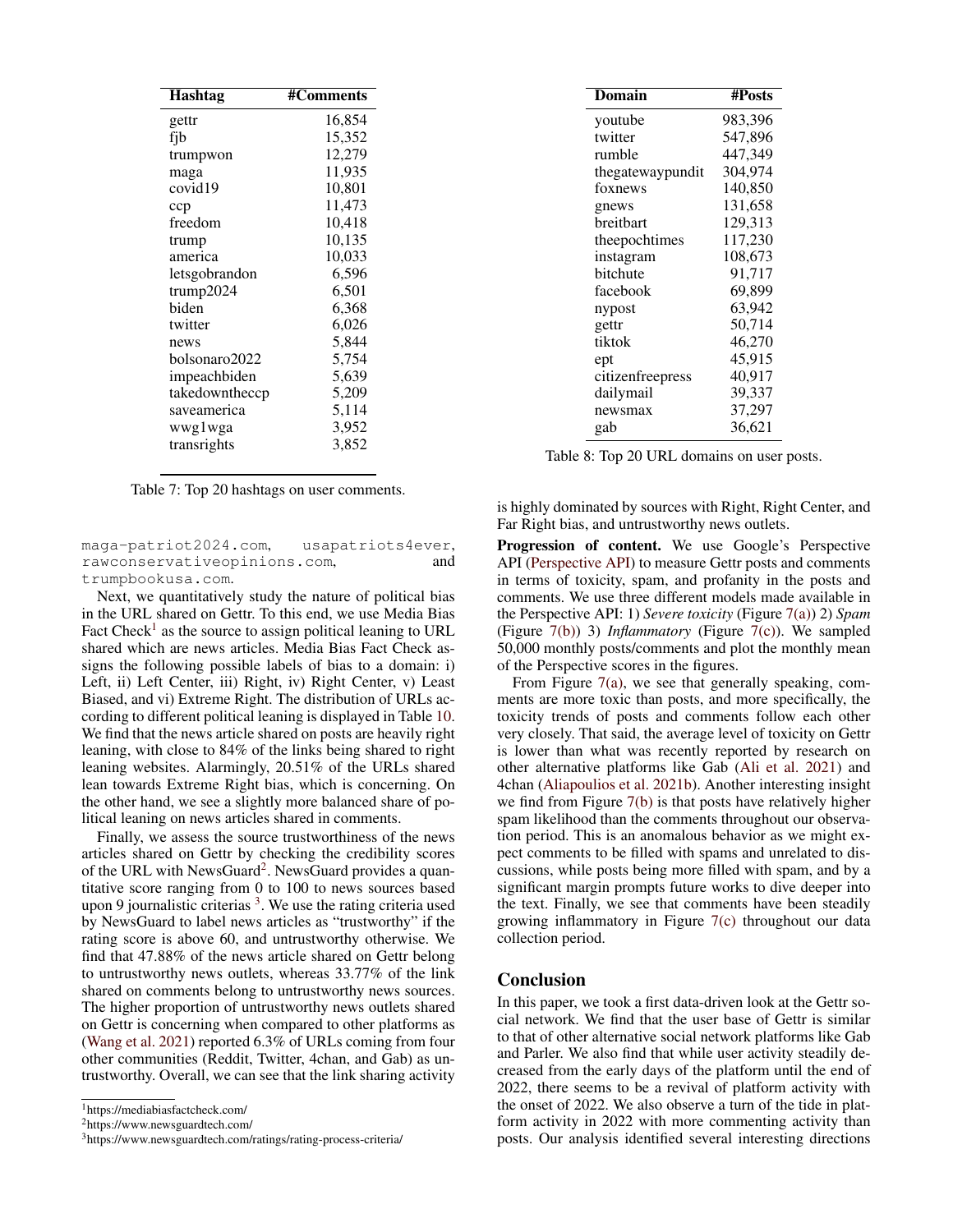<span id="page-7-13"></span>

<span id="page-7-14"></span>Figure 7: Average Perspective scores over time.

<span id="page-7-11"></span>

| Domain             | #Comments |
|--------------------|-----------|
| gettr              | 114,664   |
| youtube            | 86,251    |
| rumble             | 49,005    |
| twitter            | 31,504    |
| bitchute           | 18,173    |
| usapatriots4ever   | 13,612    |
| thegatewaypundit   | 6,530     |
| blogspot           | 5,154     |
| redrepublicanarmy  | 4,936     |
| redrights          | 4,568     |
| gnews              | 4,509     |
| substack           | 3,909     |
| facebook           | 3,700     |
| google             | 3,431     |
| conventionofstates | 3,132     |
| gab                | 2,469     |
| odysee             | 2,446     |
| frankspeech        | 2,354     |
| gtv                | 2,350     |
| theepochtimes      | 2,108     |

Table 9: Top 20 URL domains on user comments.

that could be explored as future work. First, the crystallization of the activity on Gettr around a core of verified users and early adopters could give interesting insights into how like-minded online communities form and evolve. Second, it would be interesting to analyze the presence of disinformation and conspiratorial content in more depth, to better understand its effect on online discourse.

Acknowledgments. This work was supported by the National Science Foundation under grants CNS-1942610, IIS-2046590, CNS-2114407, and CNS-2114411, a grant from the Media Analysis Ecosystems Group, and the UK's National Research Centre on Privacy, Harm Reduction, and Adversarial Influence Online (REPHRAIN, UKRI grant: EP/V011189/1).

## **References**

<span id="page-7-3"></span>Ali, S.; Saeed, M. H.; Aldreabi, E.; Blackburn, J.; De Cristofaro, E.; Zannettou, S.; and Stringhini, G. 2021. Understanding the Effect of Deplatforming on Social Networks. In *ACM Web Science Conference*.

<span id="page-7-15"></span><span id="page-7-12"></span>

|                      | Posts $\%$ | Comments % |
|----------------------|------------|------------|
| Left                 | 1.91       | 6.22       |
| Left Center          | 8.83       | 22.44      |
| <b>Least Biased</b>  | 3.29       | 13.80      |
| Right                | 49.82      | 29.61      |
| RightCenter          | 15.56      | 13.81      |
| <b>Extreme Right</b> | 20.51      | 14.079     |

Table 10: Political bias of news article shared.

<span id="page-7-0"></span>Aliapoulios, M.; Bevensee, E.; Blackburn, J.; Bradlyn, B.; De Cristofaro, E.; Stringhini, G.; and Zannettou, S. 2021a. A Large Open Dataset from the Parler Social Network. In *Proceedings of the International AAAI Conference on Web and Social Media*, volume 15, 943–951.

<span id="page-7-6"></span>Aliapoulios, M.; Papasavva, A.; Ballard, C.; De Cristofaro, E.; Stringhini, G.; Zannettou, S.; and Blackburn, J. 2021b. The gospel according to Q: Understanding the QAnon conspiracy from the perspective of canonical information. In *AAAI International Conference on Web and Social Media (ICWSM)*.

<span id="page-7-10"></span>Badawy, A.; Ferrara, E.; and Lerman, K. 2018. Analyzing the digital traces of political manipulation: The 2016 Russian interference Twitter campaign. In *IEEE/ACM international conference on advances in social networks analysis and mining (ASONAM)*.

<span id="page-7-4"></span>Binder, M. 2021. GETTR, the newest pro-Trump social network, was hacked on launch day and is now fighting with furries. *Mashable*.

<span id="page-7-1"></span>Boyd, K. 2020. Parler and the Problems of a "Free Speech" Social Network.

<span id="page-7-8"></span>Cha, M.; Haddadi, H.; Benevenuto, F.; and Gummadi, K. 2010. Measuring user influence in twitter: The million follower fallacy. In *AAAI International Conference on Web and Social Media*.

<span id="page-7-2"></span>Fair, G.; and Wesslen, R. 2019. Shouting into the void: A database of the alternative social media platform gab. In *AAAI International Conference on Web and Social Media (ICWSM)*.

<span id="page-7-5"></span>Franceschi-Bicchierai, L. 2021. Hackers Scrape 90,000 GETTR User Emails, Surprising No One. *Vice Motherboard*. Lindgren, B. W. 1993. *Statistical theory*.

<span id="page-7-9"></span><span id="page-7-7"></span>Morse, J. 2021. GETTR, that site for Twitter rejects, is mad